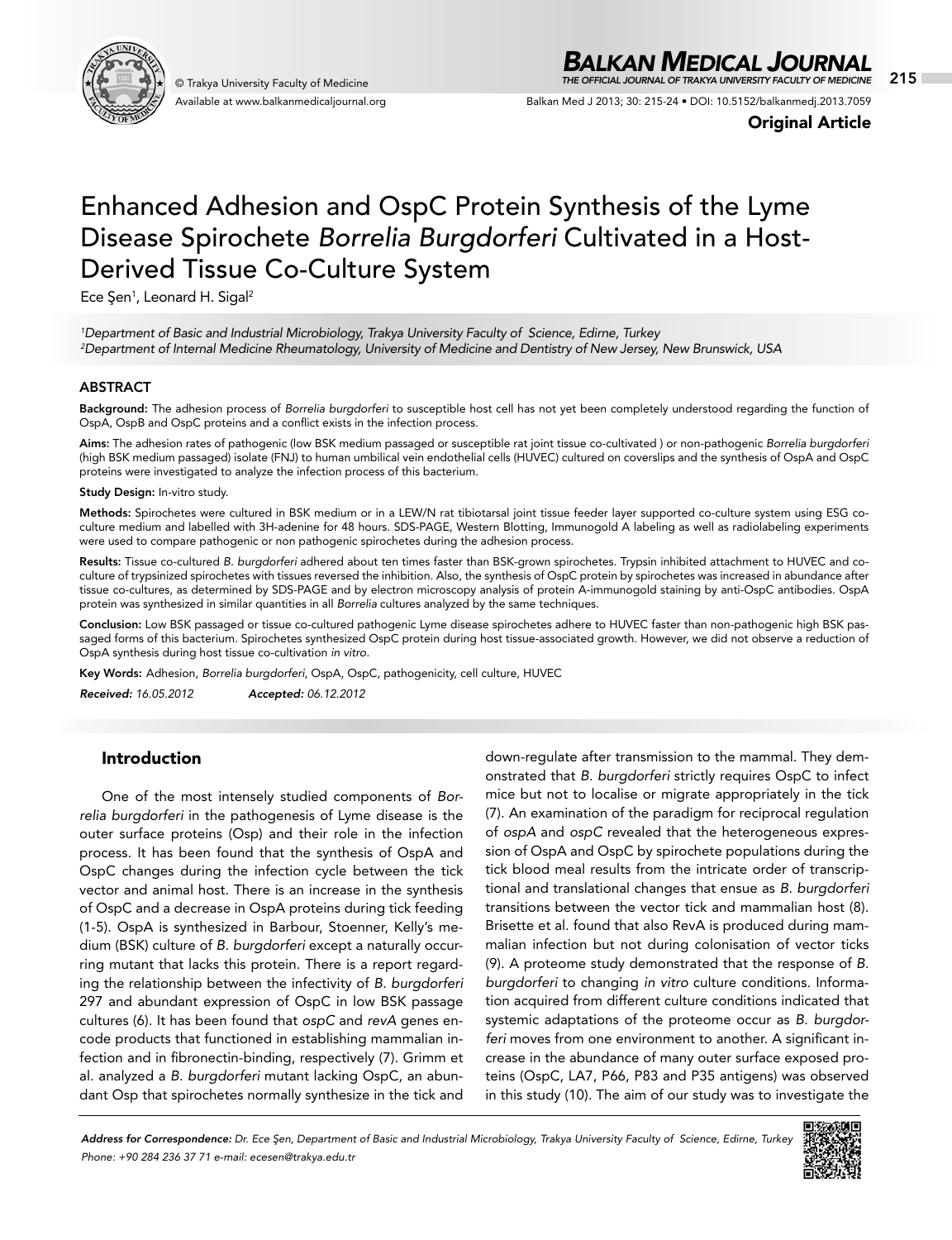influence of host tissues on the infection process, especially adherence of pathogenic or non-pathogenic *B. burgdorferi,*  with emphasis on the synthesis of OspA and OspC*.* In the first part of our studies, we compared the adhesion rates of *B. burgdorferi* Freehold, New Jersey (FNJ) strain grown in BSK medium or in a rat joint-derived tissue co-culture system designed to demonstrate the effects of host tissues on the biology and pathogenesis of this spirochete (11). This co-culture system contains Lewis/N (LEW/N) rat joint tissue as a feeder layer and Ece Sen Growth medium (ESG) medium which supports the growth of the feeder layer and *B. burgdorferi* simultaneously. However, ESG medium does not support the growth of *Borrelia* without the feeder layer; the growth of *B. burgdorferi* is tissue feeder layer-dependent in the co-culture, mimicking the host tissues without inhibitory components of the immune system of the host.

Previously, we have demonstrated that *B. burgdorferi*  (FNJ) cultivated in LEW/N rat joint tissue co-culture retained pathogenicity and infectivity even after multiple passages (11). Also, we have reported the complement resistance of tissue co-cultured *B. burgdorferi* 297 strain in contrast to BSK medium grown spirochetes which did not survive antibody-dependent, complement-mediated lysis after incubation with an immune serum and guinea pig complement (7). These previous findings on the pathogenesis of *B. burgdor*feri grown in association with host-derived tissues led us to compare the adhesion potential of rat joint tissue co-cultured and BSK grown spirochetes to Human Umbilical Vein Endothelium Cells (HUVEC). It has been shown that *B. burgdorferi*  cultured in BSK can attach to and translocate across cultured HUVEC (12-16). In our study, we compared the differences in the attachment rates of Lyme disease spirochetes grown in a host tissue-associated environment or BSK medium to HU-VEC monolayers, since adherence to endothelium is a critical step for haematogenous dissemination of *B. burgdorferi* and pathogenesis of this infection.

We also investigated the synthesis of OspA and OspC in *B. burgdorferi* during host tissue associated growth and after attachment to endothelium. According to the previous reports, *B. burgdorferi* produces OspA but not OspC in the tick vector before engorgement and the synthesis of OspC increases during blood feeding along with the shedding of OspA from the outer membrane (3). During Lyme disease, antibodies to OspA are only weakly present in the early response, but antibodies to OspC are prominent in the host (5). However, in BSK cultured spirochetes, OspC mRNA and protein expression could not be detected by reverse transcription polymerase chain reaction or indirect immunofluorescence techniques, proving that presence of host tissues may up-regulate the synthesis of this protein (13). Also, animal studies accompanied by PCR amplification of mRNA and by direct immunofluorescence have been shown that there was OspC expression of *B. burgdorferi* in the mouse model of the infection (17). We tested the hypothesis that the OspC production is stimulated if the susceptible host tissues are added into the growth environment of *B. burgdorferi.* We also studied the synthesis of OspA protein during host tissue-associated growth and searched for clues of reciprocal or simultaneous synthesis of these proteins.

The results presented here extended the contention that we derived from our previous reports; the biology of Lyme disease spirochete is greatly influenced by the presence of the host tissues in the growth environment. These findings should be taken into consideration in the investigation of pathogenicity of *B. burgdorferi* and in the design of vaccines against Lyme borreliosis.

## Material and Methods

## LEW/N Rat Joint Tissue Feeder Layer Associated Co-Culture of *B. burgdorferi*

*B. burgdorferi* FNJ strain was isolated from an *Ixodes ricinus* tick and passaged in BSK medium twice before the study. A non-pathogenic form of FNJ was passaged (42 X) in BSK, having lost arthritogenicity at the 7<sup>th</sup> passage as determined by LEW/N rat bioassay (18). Preparation of LEW/N tibiotarsal joint tissue feeder layers and co-cultures was described previously; in brief, rat tibiotarsal joint tissue monolayer cells in 6% FBS complete medium were grown at 33°C, 5% CO<sub>2</sub>, refreshed with ESG without antibiotics and sera for 7 days. Prior to inoculation, the medium was removed, 104 borrelia/mL was added to the flask, and the co-culture was incubated at 33°C until the spirochetes reached to late exponential phase, as determined by the use of a reference standard growth curve relating the  $A_{600}$  to the number of spirochetes counted under the microscope.

## HUVEC Culture

HUVEC (Clonetics San Diego, CA, USA) was cultured in endothelial growth medium (EGM) supported with epidermal growth factor (5 ng/mL), hydrocortisone (1.4x10-6M) (Clonetics) and 2% FBS (Sigma) on coverslips placed into flat-sided tissue culture tubes (Nunc, Denmark). 2x104 HUVEC/coverslip were seeded where monolayers formed overnight at 37°C with 5% CO $_{\textrm{\tiny{2}}}$ . 95% of the cells were viable, as determined by trypan blue staining.

## Virulence Determinations

0.1 mL of low or high passage spirochetes grown in BSK medium or in LEW/N rat joint tissue co-cultures were I.P. injected into two day-old LEW/N rats (HSD-Indianapolis, Indiana). Swelling of tibiotarsal joints, difficulty in walking and limping 21 days post-injection were considered as the signs of experimental Lyme disease. All animal use protocols were approved by the accredited animal care and use committees at UMDNJ-RWJ Medical School.

## Radiolabelling of *B. burgdorferi*

Spirochetes were grown in BSK or tissue co-cultures until they reached the mid to late log phase as determined by the corresponding bacterial numbers on the growth curve. *Borrelia* were harvested by centrifugation at 9000 x g for 30 min and washed in sterile phosphate buffered saline (PBS, pH: 7.4) (3X). Spirochetes were resuspended in PBS and the cell density was adjusted to 108 /mL by using a reference standard curve relating the  $A_{600}$  to the number of the spirochetes, as determined by direct dark field microscopic counts.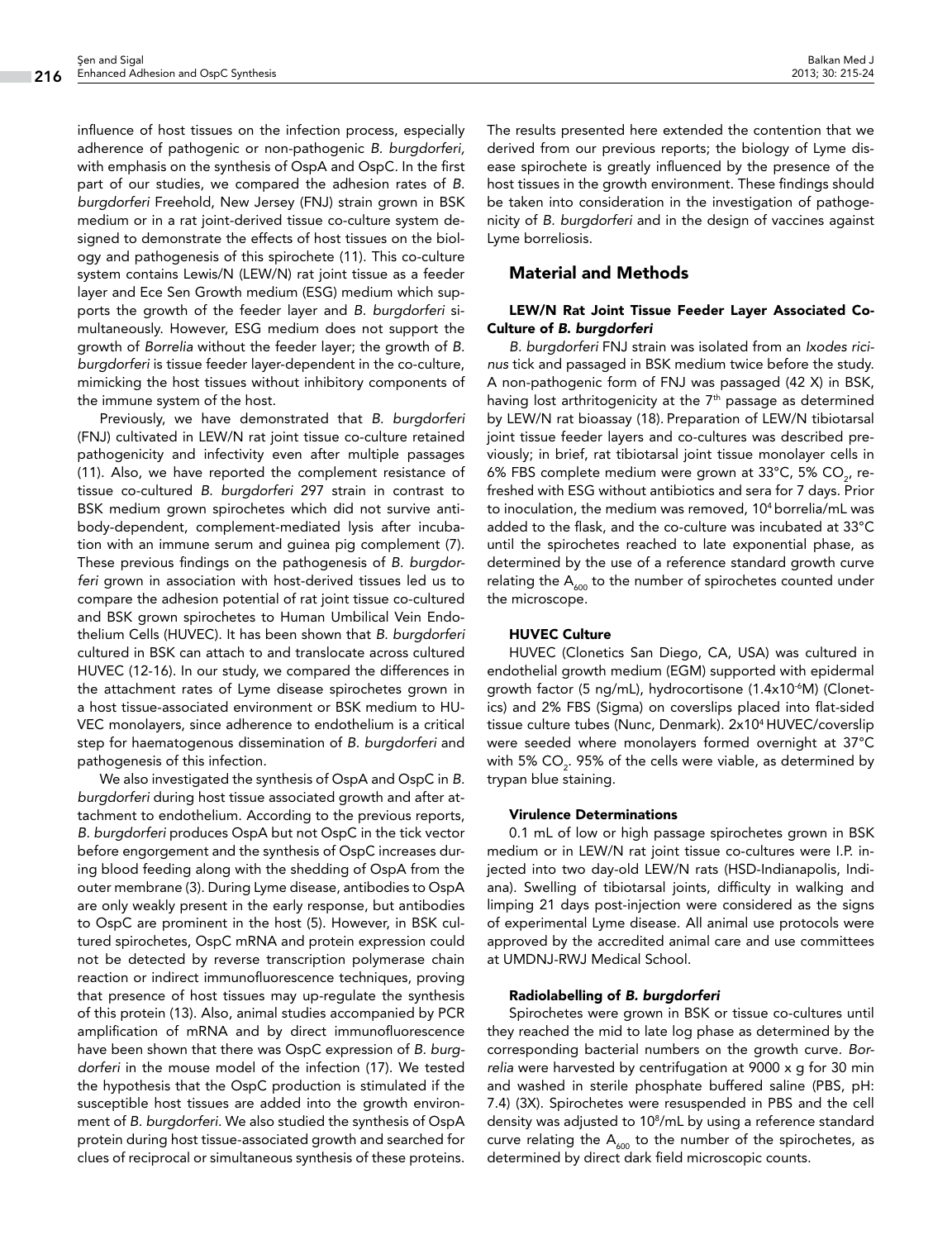Radiolabelled *B. burgdorferi* strains were prepared by growth in BSK medium or in tissue co-cultures supplemented with 3 H-Adenine (15 µCi/mL) (sp.act. :1 mCi/mL) (ICN, Costa Mesa, CA) for 48h. Briefly, spirochetes were pelleted by centrifugation, numbers were adjusted to 5X108 bacteria/mL and added into four mL of 3 H-adenine supplemented BSK and tissue co-cultures. After 48h of incubation at 33°C, cultures were washed and concentrated by centrifugation twice (15 min at 9000 rpm). *B. burgdorferi* cannot grow in ESG co-culture medium without a tissue feeder layer; to determine if ESG had an adhesion-enhancement effect, spirochetes were washed with fresh ESG medium without supplements twice, following pelleting by centrifugation. Spirochete numbers were adjusted to 5x10<sup>8</sup> spirochetes/mL in ESG with <sup>3</sup>H-adenine (15 µCi/mL) and incubated for 48 h at 33°C. After labelling, *Borrelia* numbers were adjusted to 1x10<sup>8</sup> bacteria/mL in fresh ESG and 200 mL of spirochete suspension were applied on HUVEC monolayers for adhesion assays. Vigorous motility of spirochetes observed under the phase contrast microscope was considered as a sign of viability and 99% of the cultured *Borrelia* were motile in these experiments.

#### Adhesion assay

Supernatant of endothelial growth medium were discarded and HUVEC monolayers were rinsed once with fresh EGM without additives, lifted with PBS and washed with 10 mM EDTA. The suspension was diluted into HBSS (Hank's Balanced salt solution), and cells were pelleted by gentle centrifugation at RT. Sterile coverslips placed into flat-sided tissue culture tubes were seeded with 2x104 HUVEC/coverslip. Cells formed monolayers overnight in EGM supported with epidermal growth factor (5 ng/mL), hydrocortisone (1.4x10<sup>-6</sup>M) (Clonetics) and 2% FBS at 37°C with 5% CO $_{\textrm{\tiny{2}}}$ . After formation of the HUVEC monolayers on coverslips, supernatants of HUVEC were discarded and cell monolayers were rinsed once with fresh EGM without supplements. Spirochetes radiolabelled with 3 H-adenine were pelleted by centrifugation for 15 min at 9000 x g, washed with HBSS by centrifugation, the number of spirochetes were adjusted to  $1x10<sup>8</sup>$  bacteria/mL and 200 mL aliquots were applied to confluent HUVEC monolayers grown on coverslips. Also, *B. burgdorferi* were resuspended in ESG medium and labelled before the adhesion assay by using the same protocol as BSK cultured spirochetes.

*Borrelia* labelled in rat tissue co-cultures were harvested from the supernatant by centrifugation at 9000 x g, washed with HBSS twice, and resuspended at a density of  $1x10<sup>8</sup>$  bacteria/mL in HBSS. 200 mL aliquots of *Borrelia* suspension were applied to confluent HUVEC monolayers at 37°C; media were decanted in every ten min and coverslips were rinsed with HBSS (3X) to remove non-adherent spirochetes. HUVEC monolayers with attached spirochetes were lifted with trypsin (Sigma T-4424) (2.5 mg/mL of HBSS) for five min, 200 mL of this suspension was pipetted onto filter paper strips (Millipore, MA, USA) placed into scintillation tubes (ICN); five mL of liquid scintillation fluid (ICN) was added to each filter strip and the total released radioactivity in each sample was determined in a liquid scintillation counter (LKB Instruments, Inc., Gaithersburg, MD, USA). *Borrelia* binding to identically treated coverslips without HUVEC monolayer was determined, this value was less than 1% for each assay. Adhesion assays were repeated in triplicate. Slopes of adhesion values were calculated by using the formula m=y<sub>1</sub>-y<sub>0</sub>/x<sub>1</sub>-x<sub>0</sub>.

## Determination of the Effect of Trypsin Pre-treatment of *B. burgdorferi* on the Adherence and Reversion of the Adhesion-Inhibitory Effects of Trypsin Digestion:

Low passage or high passage *B. burgdorferi* labelled with 3 H-adenine were grown in BSK or tissue co-culture as described previously. Spirochetes were enumerated, pelleted by centrifugation, resuspended in HBSS, then trypsin (Type IX) (2.5 mg/mL) (Sigma) was added to each pellet and incubated at 37°C for 30 min in sterile microcentrifuge tubes (Eppendorf) with gentle agitation. After incubation, samples were washed and resuspended in HBSS (3X). Adherence of trypsinised spirochetes to HUVEC grown on microscope coverslips were determined by scintillation as described previously. For the controls, spirochetes were grown in tissue co-culture or in BSK, labelled with 3 H-adenine but not trypsinized before the adhesion assay, and also, sterile HBSS without trypsin was used in some of the control cultures.

We also investigated the reversion of the adhesion-inhibitory effect of trypsin. High or low passage *B. burgdorferi*  were cultured in BSK medium for five days, pelleted by centrifugation at 9000 x g for 15 min, resuspended at a density of 108 bacteria/mL in HBSS, and trypsinized (2.5 mg/mL) for 30 min at 37°C as described previously. *Borrelia* suspensions were pelleted by centrifugation at 9000 x g, then resuspended in HBSS (3x). Rat tibiotarsal joint tissue monolayers were cultured in ESG medium with 6% FBS without antibiotics in multi-well plates (Nunc) at 33°C with 5% CO $_{\rm 2}$ . After the formation of cell monolayers, tissue cultures were seeded with 100 mL of trypsinized spirochete suspensions (1X105 *Borrelia*/mL) and co-cultures were fed with ESG without FBS. In a parallel assay, trypsin inhibitor (Clonetics) (1 mg/1.3 mg trypsin with 10,000 BAEE units/mg protein) was added (1:1 vol/vol) into the co-cultures, incubated at 33°C with 5% CO<sub>2</sub> for five days. *Borrelia* were radiolabelled with 3 H-adenine (15 µCi/mL) for 48 hrs as described previously. Adhesion rates of trypsinized spirochetes and also *Borrelia* which was co-cultured with rat tissues post-trypsinization to HUVEC monolayers (107 spirochetes/coverslip were applied) were determined by scintillation counting, as described in the adhesion assay section.

## Protein A-immunogold Staining for Demonstration of the OspC Protein by Electron Microscopy

The *B. burgdorferi* FNJ strain was cultured in rat joint tissue co-culture or in BSK medium. In the parallel experiments, BSK grown spirochetes were suspended in ESG for five days before immunogold staining and electron microscopy analyses. *Borrelia* were harvested by centrifugation at 9000 x g for 15 min, pellets were resuspended in 0.03 M PBS, spun down and fixed by using 0.6% tannic acid/1% glutaraldehyde for 30 min and pelleted post-fixation. Pellets were washed in PBS for ten min 2X, embedded into Epon/Araldite mixture in disposable BEEM capsules (EM Corp., USA) and incubated at 45°C for 24 h and at 60°C for 48h. For immunostaining, grids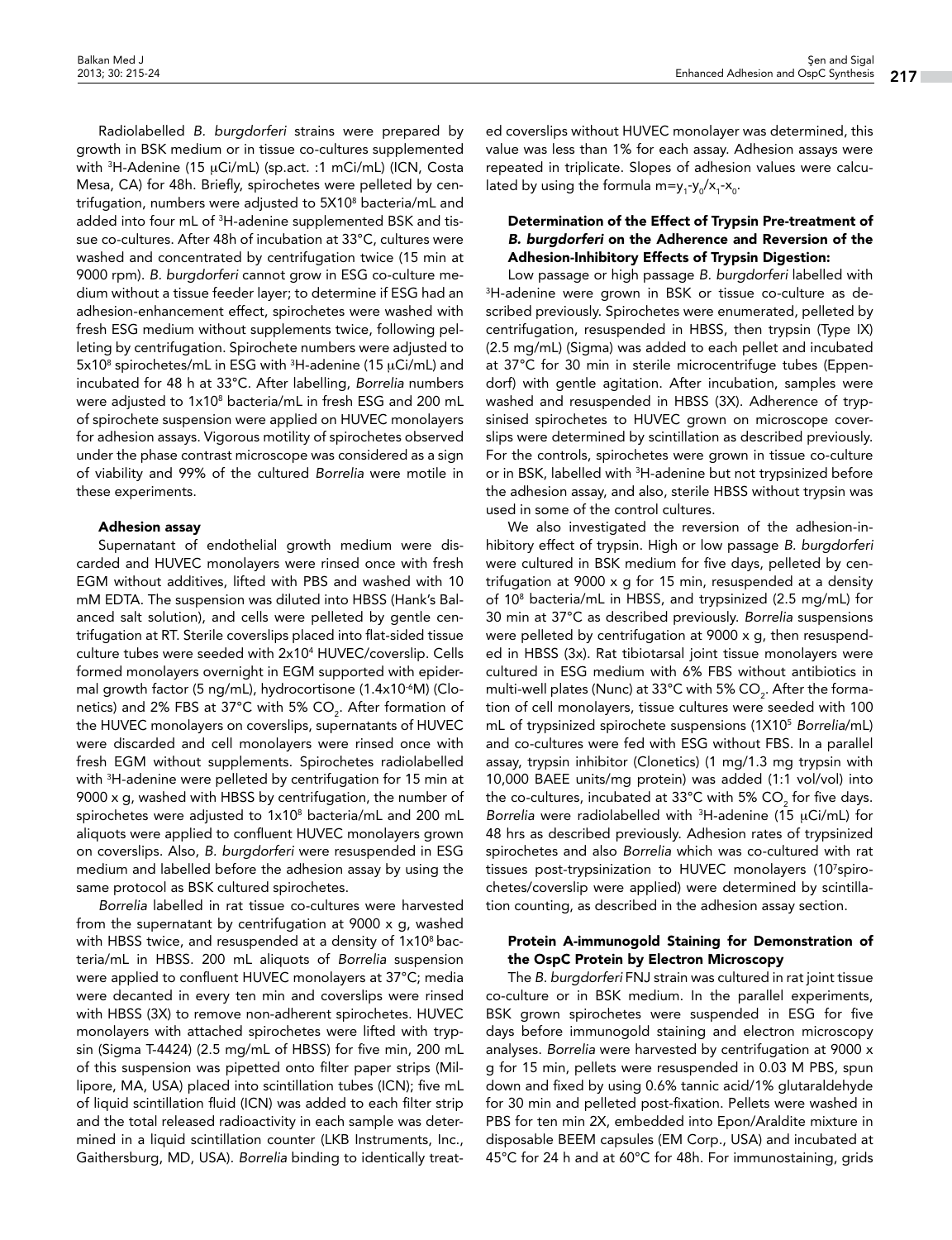were transferred through 0.02 M glycine in PBS ten min (3X), pre-immune serum at 1:1000 dilution in 1% BSA in 0.02 M PBS for 15-30 min (Cappel laboratories cat # 5011-1380, whole mouse IgG, Lot # 17049), 1% BSA in PBS for one min (4X), 1:10 to 1:100 dilutions of monoclonal anti-OspC antibodies (G7 utilized in the blotting experiments) in 1% BSA in PBS for 30 min, 1% BSA in PBS one min (4X), protein A gold (EM Corp) diluted 1:10 in 1% BSA in PBS for 30 min, 0.03 M PBS for five min 4X, distilled water one min 4X, uranyl acetate oxalate for five min in distilled water for one min , 2% uranyl acetate for two minutes in distilled water for one min, 4:1 3% polyvinyl alcohol/ 2% uranyl acetate for ten min in the dark. Samples were viewed by a Philips 420 TEM and photographed.

#### SDS-PAGE and Western Blotting

1x108 *B. burgdorferi* grown in BSK, on HUVEC following 5 days culture in ESG medium, or in tissue co-cultures centrifuged at 9000 x g for 15 min; the pellets were lysed in dissolving buffer (62.5 mM Tris-hydrochloride, pH: 6.8, 2% beta-mercaptoethanol, 10% glycerol, 2% SDS, and 0.02% bromophenol blue), boiled for 3 minutes under reducing conditions; 150 μg protein was loaded per well on a 12% gel, and SDS-PAGE was performed (19) (Bio-Rad, NJ, USA). In Western blotting, the concentrated anti-OspA MoAb of 6D6 hybridoma supernatant was used. The gels were semi-dry transferred onto nitrocellulose membrane overnight; the membrane was blocked with 3% non-fat dry milk, incubated with primary antibody and then HRPO conjugate for 1h at RT; the blots were detected using chemoluminescence substrate(Bio-Rad, NJ, USA).

#### Statistical Analyses

The statistical significance of differences in *Borrelia* binding to HUVEC monolayers after BSK or tissue co-culture growth or in the trypsin-treated and untreated cultures, also tissue cocultured versus BSK cultured spirochetes post-trypsinization, were determined by two-tailed t-test analyses with Microsoft Excel software. Standard deviations and error bars were indicated as a function of the software.

## Results

## Determination of Virulence of *B. burgdorferi* Used in the Adhesion Assays

FNJ strain grown in the tissue co-culture was still pathogenic at the 42<sup>nd</sup> passage. The diameter of the tibiotarsal joints of control rats was 6±0 mm, arthritic joints were 7.22±0.22 mm in diameter (p<0.04). The high BSK passage FNJ strain failed to produce arthritis in rats after the  $7<sup>th</sup>$  passage and these spirochetes did not regain pathogenicity for newborn rats when they were co-cultured with the rat joint tissues. Therefore, loss of pathogenicity was irreversible for long term BSK passaged *B. burgdorferi.*

## Demonstration of Increased Adhesion Rate of Tissue Co-Cultivated of *B. burgdorferi*

We tested the hypothesis that the pathogenic *B. burgdorferi* FNJ strain (spirochetes tissue co-cultivated up to 42 times) binds more avidly to HUVEC than the non-pathogenic popula-

tion of the same strain spirochetes. Also, adhesion values of *Borrelia* grown in BSK medium or rat joint tissue co-culture were compared. We observed a rapid, time-dependent binding of pathogenic and non-pathogenic *B. burgdorferi* to HU-VEC; the radiometric measurements of spirochete adherence increased logarithmically as indicated by the increase in radioactivity during the assay. Pathogenic spirochetes grown in BSK adhered to HUVEC at a rate two times higher than non-pathogenic spirochetes. Calculated slope values were 15.8 for m. (low BSK cultured FNJ), and 9.7 for  $m<sub>2</sub>$  (non-pathogenic, high BSK cultured FNJ) (p<0.05). The most striking difference in adhesion rates were observed when spirochetes were grown in tissue co-cultures; both pathogenic and *Borrelia* co-cultivated with rat joint tissues adhered to HUVEC at a rate ten times higher than BSK medium grown *B. burgdorferi.* Slope value for pathogenic, tissue co-cultured *Borrelia* (m<sub>3</sub>) was 107.9 and for non-pathogenic, tissue co-cultured *Borrelia* (m<sub>4</sub>) was 95.7 (p<0.01), respectively (Figures 1a and 1b). Adhesion of spirochetes to HUVEC did not level off during the experiment. Since *B. burgdorferi* cannot grow in ESG tissue co-culture medium, we suspended pathogenic or non-pathogenic spirochetes in this medium, and labelled and determined the adhesion rates to HUVEC; slope values were 13.6 and 8.6 for pathogenic and non-pathogenic FNJ spirochetes, respectively. These values approached the adhesion rates of the BSK grown spirochetes without tissue co-culture monolayers, which demonstrated the fact that the ESG co-culture medium alone had no adhesion-enhancing effect on the binding of spirochetes to HUVEC (Data not shown on graph).

## Inhibition of adhesion by trypsinization of *B. burgdorferi*

Trypsinization of both pathogenic and non-pathogenic *B. burgdorferi* before the adhesion assay inhibited their attachment to HUVEC. Adhesion was inhibited by 96-98% in pathogenic and 99% in non-pathogenic FNJ cultures compared to the non-trypsinized controls (Table 1). Trypsin did not impair viability of *B. burgdorferi* since 99% of spirochetes were motile after trypsinization.

## Reversion of the inhibitory effect of trypsin on the adhesion of *B. burgdorferi*

We observed a significant increase in the adhesion of trypsinized spirochetes to HUVEC if they were co-cultured with rat joint tissues post-trypsinization. These spirochetes started to attach to rat joint tissue monolayers 18 hours after inoculation, as determined by phase contrast microscopy. *Borrelia* attached to the feeder layers primarily by their tips, then lengthwise as they continue to grow exponentially in tissue co-cultures. The addition of a trypsin inhibitor at the time of inoculation of trypsinized *B. burgdorferi* into the rat tissue cocultures improved their growth, and later their adhesion to HUVEC. We also observed a significant increase in the adhesion of spirochetes which were co-cultured post-trypsinization. *B. burgdorferi* grown in BSK post-trypsinization also adhered to HUVEC but the number of bound spirochetes was lower than tissue co-cultured spirochetes. In conclusion, the adhesion rates of trypsinized spirochetes were increased if *Borrelia*  were tissue co-cultured post-trypsinization (Figure 2).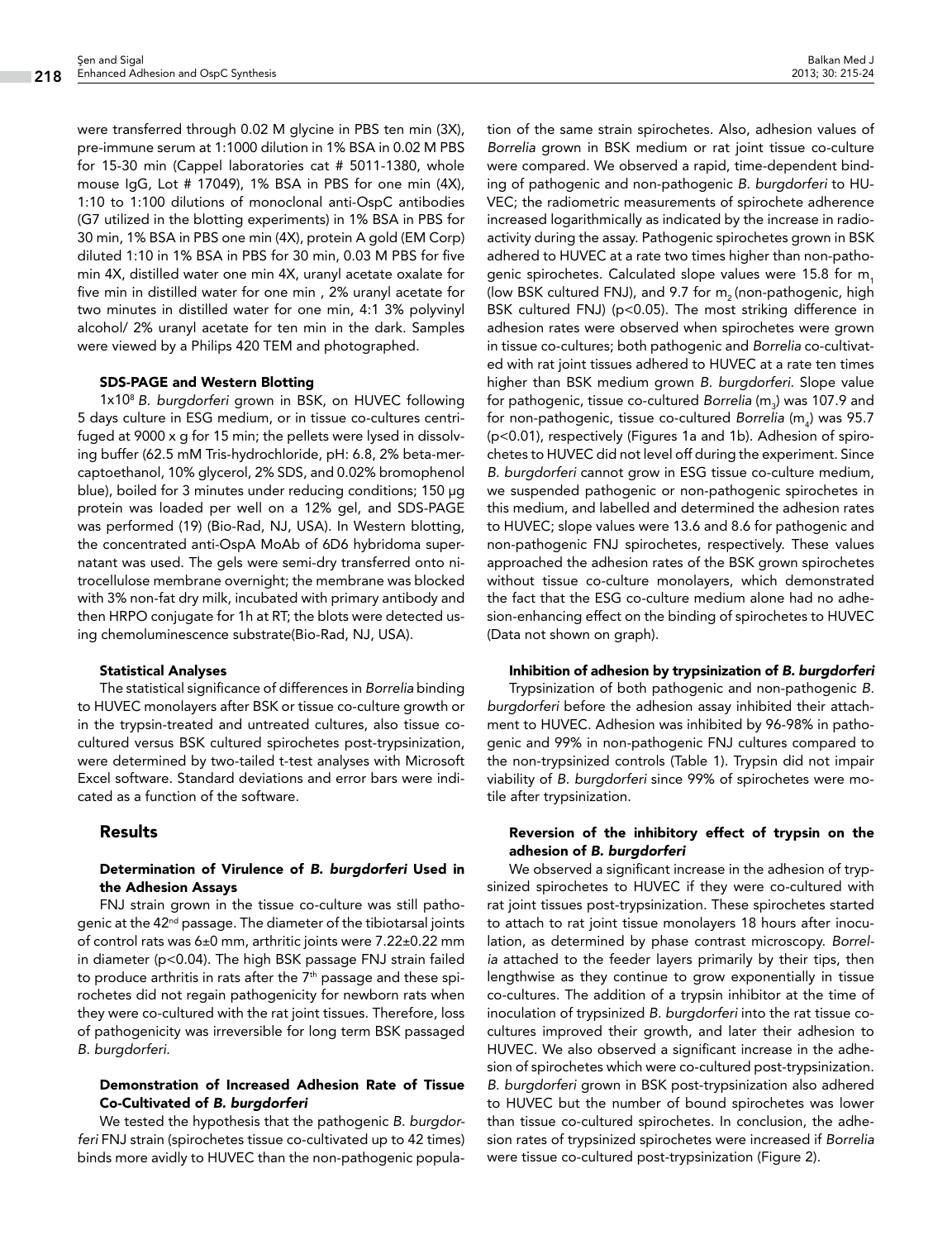

| Figure 1 a, b. Adhesion rates of pathogenic B. burgdorferi FNJ (a) and non-pathogenic B. burgdorferi FNJ (b) to HUVEC |  |  |  |  |  |  |  |  |  |  |  |  |  |  |  |  |  |  |  |  |  |  |  |  |  |  |  |  |  |  |  |  |  |  |  |
|-----------------------------------------------------------------------------------------------------------------------|--|--|--|--|--|--|--|--|--|--|--|--|--|--|--|--|--|--|--|--|--|--|--|--|--|--|--|--|--|--|--|--|--|--|--|
|-----------------------------------------------------------------------------------------------------------------------|--|--|--|--|--|--|--|--|--|--|--|--|--|--|--|--|--|--|--|--|--|--|--|--|--|--|--|--|--|--|--|--|--|--|--|

| B. burgdorferi Culture & Treatment*     | # of Bound Spirochetes** | % of Adhesion |  |  |  |  |  |  |  |
|-----------------------------------------|--------------------------|---------------|--|--|--|--|--|--|--|
| Pathogenic, co-culture, w/o trypsin     | $2.4 \pm 0.18$           | 100           |  |  |  |  |  |  |  |
| Pathogenic, co-culture, trypsinized     | $0.096 \pm 0.007$        | $4***$        |  |  |  |  |  |  |  |
| Non-pathogenic, co-culture, w/o trypsin | $1.10 \pm 0.15$          | 100           |  |  |  |  |  |  |  |
| Non-pathogenic, co-culture, trypsinized | $0.011 \pm 0.004$        | $1***$        |  |  |  |  |  |  |  |
| Pathogenic, BSK, w/o trypsin            | $0.3 \pm 0.07$           | 100           |  |  |  |  |  |  |  |

Table 1. Effects of trypsinisation on the adherence of *B. burgdorferi* to HUVEC

\* 3 H-labelled B. burgdorferi (FNJ) grown in rat joint tissue co-culture or in BSK medium (with or without trypsin pre-treatment) were applied on HUVEC monolayers grown on microscope coverslips for two hours (107 Borrelia/coverslip).

Pathogenic, BSK, trypsinized  $0.006\pm0.00002$  2\*\*\* Non-pathogenic, BSK, w/o trypsin 100 and the control of  $0.17\pm0.08$  100 Non-pathogenic, BSK, trypsinized 1\*\*\*<br>0.0017±0.00003

Mean  $\pm$  SD number of adhered spirochetes/coverslipx10-6

\*\*\* Significantly lower than control (p<0.0001).

## Demonstration of OspC Protein in Tissue Co-Cultured Spirochetes by A-immunogold Staining

We observed that the material which accumulated around the spirochetes as a slime layer did not interfere with the binding of protein A gold particles onto the surface of tissue cocultured spirochetes. OspC protein synthesis was observed only in tissue co-cultured spirochetes or *Borrelia* co-incubated with HUVEC cells for five days. In a parallel experiment, high BSK passaged non-pathogenic spirochetes were suspended in ESG medium for five days, then examined by immunogold labelling; these spirochetes did not synthesize OspC protein. These results suggest that the presence of host-derived tissues in the growth environment stimulates the synthesis of OspC protein by *B. burgdorferi.* Figure 3 demonstrates the longitudinal view of high BSK-passaged then HUVEC co-incubated *B. burgdorferi*; these spirochetes synthesized OspC protein as

demonstrated by immunogold labelling with anti-OspC antibodies. We also examined the cross-sections of these spirochetes and observed 1.2 grain/section/spirochete (data not shown).

## Demonstration of OspA and OspC Synthesis by SDS-PAGE and Western Blotting

The differences in the proteins of these *Borrelia* cultures were apparent at low molecular weight bands. We observed genus-specific protein OspA (31 kDa) in all of the cultures examined (Figure 4). Immunoblotting analyses done by using monoclonal antibodies also demonstrated reactivity with OspA protein in all of the cultures tested (Figure 5b). SDS-PAGE analyses confirmed the results of Protein A immunogold-staining experiments; OspC protein (23 kDa) was synthesized only in rat tissue co-cultured spirochetes (Figure 4,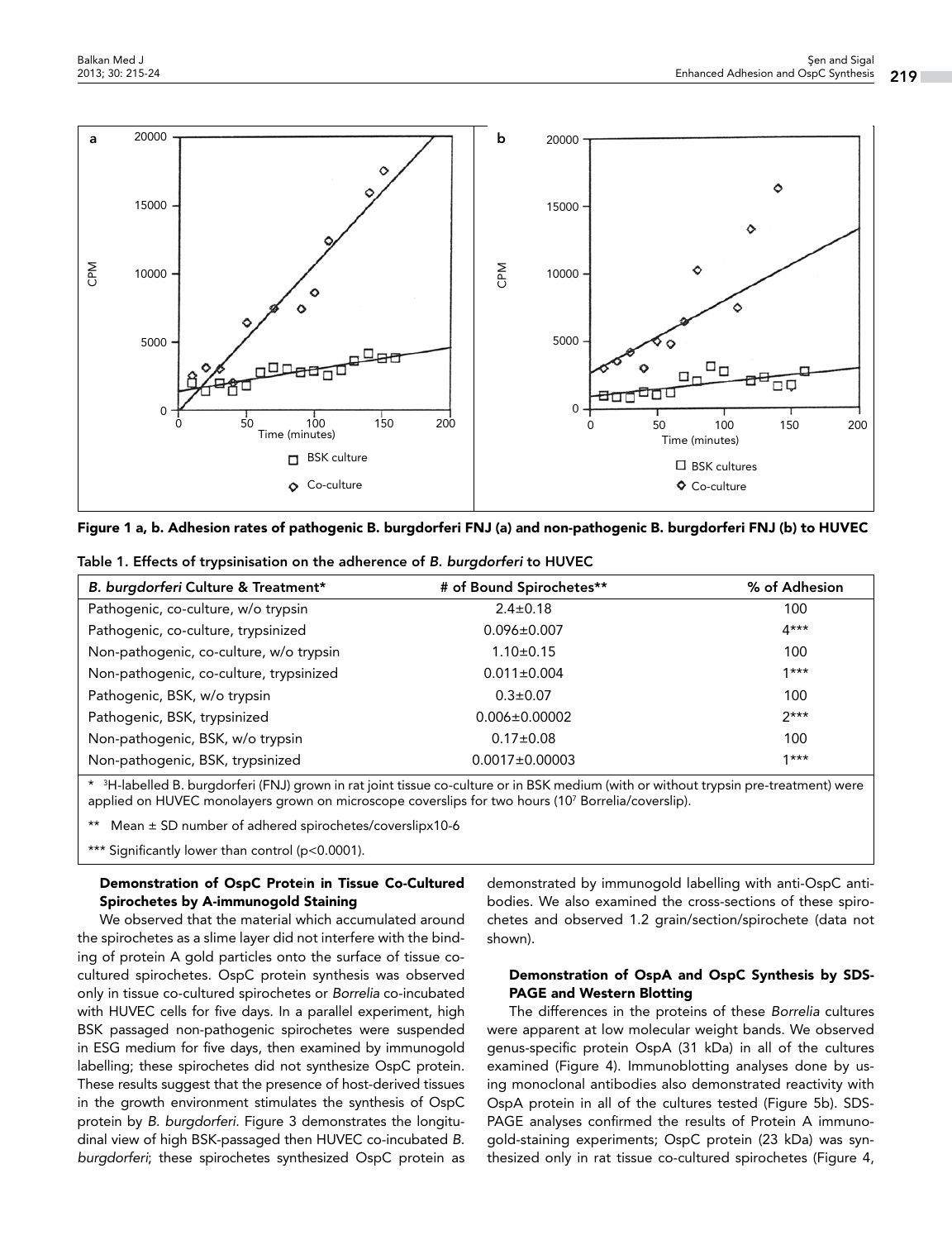

Figure 2. Reversion of the trypsin inhibition of adhesion of *B. burgdorferi* to HUVEC

(RJT-TI: rat joint tissue trypsin inhibitor; RJT-T: rat joint tissue trypsin; BSK-TI: Barbour, Stoenner, Kelly's medium trypsin inhibitor; BSK-T: Barbour, Stoenner, Kelly's medium trypsin; C-RJT-T: control rat joint tissue trypsin; C-BSK-T: control Barbour, Stoenner, Kelly's medium trypsin; C-RJT: control rat joint tissue; C-BSK: control Barbour, Stoenner, Kelly's medium)

Figure 5a). We did not observe the 23 kDa protein band in BSK cultures or spirochetes suspended in fresh ESG medium if there was no host-derived tissue culture monolayer in the cultivation environment.

## **Discussion**

Adhesion has been considered as an important step in the pathogenesis of infectious microorganisms (20). Adherence of high passage B31 was reduced compared to low passage isolates (13, 14). We found that pathogenic FNJ had an adhesion rate twice as high compared to the non-pathogenic, of FNJ strain in our study. The decreased ability of, non-pathogenic *B. burgdorferi* to adhere to endothelium monolayers is in agreement with the premise that loss of infectivity may be due to decreased binding to host cells in that long-term *in vitro* culture in BSK medium results in the loss of infectivity in animals (21, 22). We observed the greatest difference in adhesion rates between tissue co-culture system grown and BSK medium cultured *Borrelia.* Both high and low passage spirochetes grown in the rat joint tissue co-culture system adhered to HUVEC monolayers at a rate that was ten times higher than BSK medium cultured *B. burgdorferi.* Host-derived tissues may provide necessary precursors to synthesise adhesion proteins and increase efficiency of binding of the spirochetes to HU-VEC monolayers. Alderete, Baseman and Thomas have found host proteins on the surface of virulent *Treponema pallidum*;



Figure 3. Protein A-immunogold labelling by using anti-OspC monoclonal antibodies (G7)

virulent *Treponemes* had the ability to adsorb host proteins on their surface (14, 23-26).

It has been found that anti-fibronectin antibodies inhibit the adhesion of *B. burgdorferi* to the matrix of endothelial cells (14). Also, in our former studies, we have found that the addition of fibronectin (75 mg/mL) into BSK medium during the growth of *B. burgdorferi* inhibited complement-mediated, antibody-dependent lysis of this spirochete, which might have resulted from coating of the surface of the spirochete by fibronectin and inhibition of complement and /or antibody binding to the surface of the spirochete before formation of the membrane attack complex (MAC) (11). Comstock and Thomas found that *B. burgdorferi* grown in BSK adhered to HUVEC and protease treatment significantly inhibited their attachment (12). In our study, we demonstrated that the adhesion of *B. burgdorferi* grown in association with the host-derived tissue layer to HUVEC was inhibited by trypsin 96-98% treatment. Also, in another study, treatment of *Borrelia* with trypsin-inhibited adherence by 65% compared to non-trypsinized spirochetes (15, 27).

The study of Kurtti et al. (28) found that the adhesion of low passage, hamster-infective strains of *B. burgdorferi*  (JMNT and CD16) to RAE-25 cell line was higher than the adhesion of highly passaged, non-infectious strain B31. In our study, we tested FNJ strain of *B. burgdorferi*; in order to avoid strain-specific differences in the adhesion of different *Borrelia*  strains, we examined the adhesion rates of both low or high passage stages of this strain*,* and found that infectious, low passage forms of these spirochete adhered to HUVEC at a rate twice as high compared to, high BSK passaged cultures.

The role of the OspC protein in the adhesion of *B. burgdorferi* to mammalian host tissues has been examined by other investigators that the synthesis of this protein was increased during the transmission of this spirochete to the host. Gilmore et al. (29) showed that *B. burgdorferi* may be transmitted to the host efficiently if this protein is synthesized by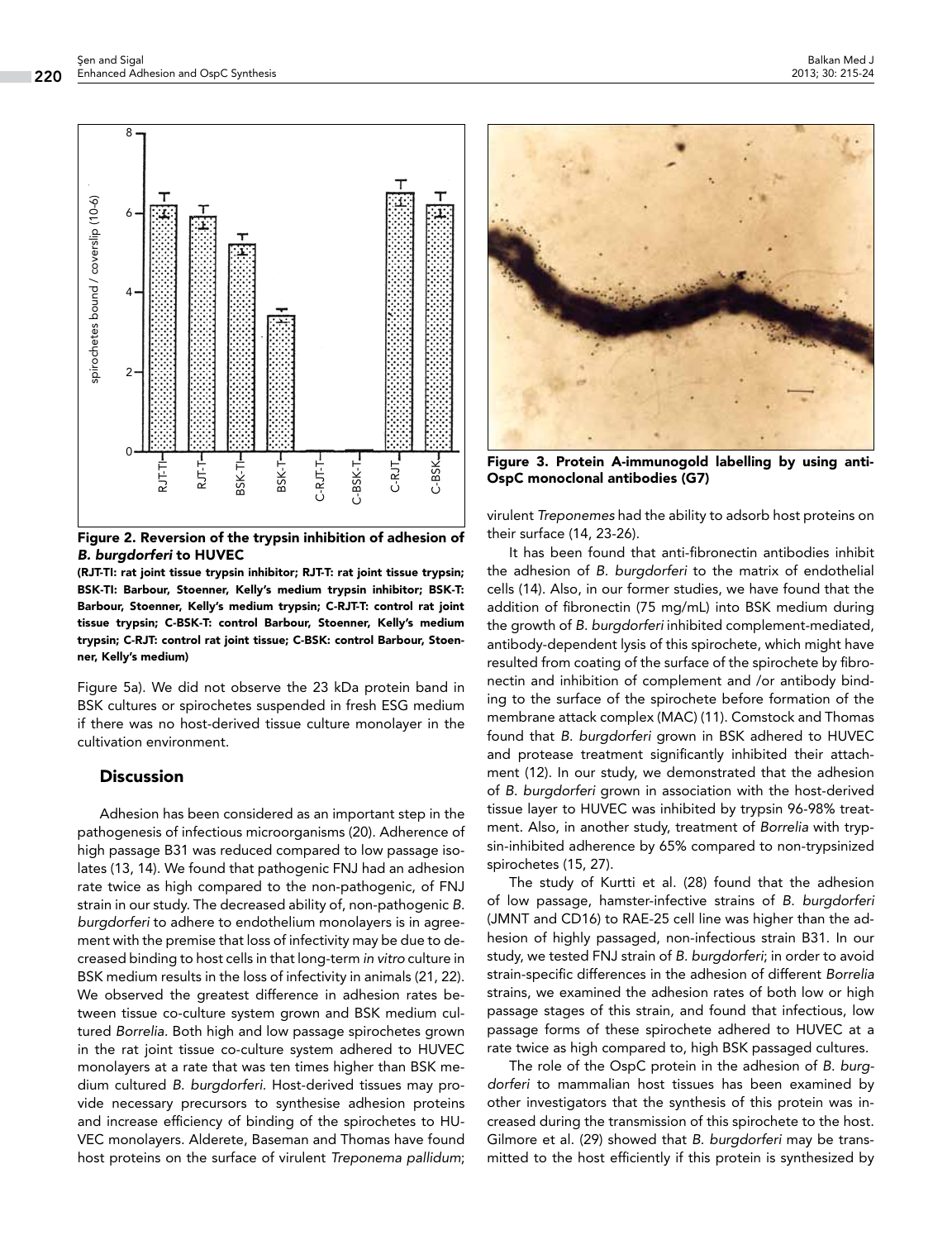the spirochetes. It has been demonstrated that *B. burgdorferi*  isolated from ticks fed on humans can express both OspA and OspC proteins and that regulation of the expression of these proteins is phenotypically different (31-32). Human isolates of *B. burgdorferi* contain this protein in contrast to tick isolates which only synthesize OspA and OspB proteins. The upregulation of OspC synthesis during infection in the host is in agreement with our *in vitro* experiments, which demonstrate that the host-tissue-associated growth also causes expression of the OspC protein, and this protein is synthesized during the association of the spirochetes with the endothelium before haematogenous dissemination *in vivo*. In our study, high BSK passaged spirochetes also synthesized OspC protein when they were co-cultured with host-derived tissues even though they lost pathogenicity for newborn rats. However, , high passage spirochetes did not express OspC protein when they were grown in artificial BSK medium. This protein might be important in infecting host tissues, consequently, adherence to the endothelium might be increased. However, virulence



Figure 4. SDS-PAGE analyses of *B. burgdorferi* grown in tissue co-cultures or BSK medium. Lanes: 1) Rat joint tissue co-cultured spirochetes; 2) Spirochetes co-incubated with HUVEC; 3) Fresh ESG medium suspended spirochetes; 4) BSK cultured spirochetes.

factors of *B. burgdorferi* responsible for development of the signs of the Lyme disease might be different from the factors responsible for infecting the host tissues such as adhesions of this bacterium. Masuzawa et al. (6)*,* found a relationship between infectivity of low passage *B. burgdorferi* strains, 297, HP1, 12-92 and OspC expression. Non-pathogenic, *B. burgdorferi* infection rate in mice was very low and showed reduced expression of OspC after growth in BSK medium in contrast to low passage spirochetes. Also, isolates from the bladders of mice inoculated with high passage spirochetes expressed larger amounts of OspC compared to the BSK medium grown original inoculum, which suggests that the expression of this protein was up-regulated in *B. burgdorferi* passaged in the host. Therefore, these studies and our results indicate that both *in vivo* growth and *in vitro* host-derived tissue co-culture of *B. burgdorferi* may provide a suitable environment for upregulation of OspC synthesis.

Animal studies done by using the murine model of experimental Lyme borreliosis indicated that antibodies to OspC were prominent during the early course of the disease. Direct fluorescence antibody staining of uncultured spirochetes from spirochetemic mice revealed that the synthesis of OspC occurs during the infection. OspA synthesis was detected during the first two weeks and seized 30 days post-infection, suggesting that the expression of this protein is transient (13). These *ex vivo* analyses of uncultured spirochetes are in agreement with our tissue co-culture experiments; mammalian tissue co-cultured spirochetes synthesized OspC and OspA proteins similar to the initial stages of experimental infection in animal models.

Regarding to the role of OspC protein in the infection process of *B. burgdorferi* in humans and animals, there were other studies; Researchers have studied the molecular mechanisms involved in vascular interactions of the Lyme disease bacterium *in vivo (32)*. They engineered a fluorescent strain of *B. burgdorferi,* and visualised its dissemination from the microvasculature of living mice using intravital microscopy. They observed that the ability to interact with the microvascular endothelium was specific to infectious spirochetes. When mice were injected with non-infectious *B. burgdorferi* exhibiting the same fluorescence intensity as infectious spirochetes transient interactions were reduced by 94%. Furthermore, non-infectious



Figure 5 a, b. (a) Western blotting results of tissue co-cultivated or BSK medium grown B. burgdorferi. Lanes: 1,4) HUVEC co-cultivated spirochetes; 2,5) Rat joint tissue co-cultivated spirochetes; 3) Fresh ESG (tissue co-culture medium without tissues); 6) Spirochetes grown in BSK medium withoutthe presence of tissues. Lanes 1,2 and 3 contained high BSK, Lanes 4, 5 and 6 contained low BSK, passaged B. burgdorferi prior to HUVEC or rat joint tissue co-cultivation. (b) Western blotting results of tissue co-cultured and BSK cultivated high passage spirochetes. Lanes: 1) Rat joint tissue cocultured spirochetes; 2) Spirochetes co-incubated with HUVEC 3) Fresh ESG medium suspended spirochetes; 4) BSK cultured spirochetes.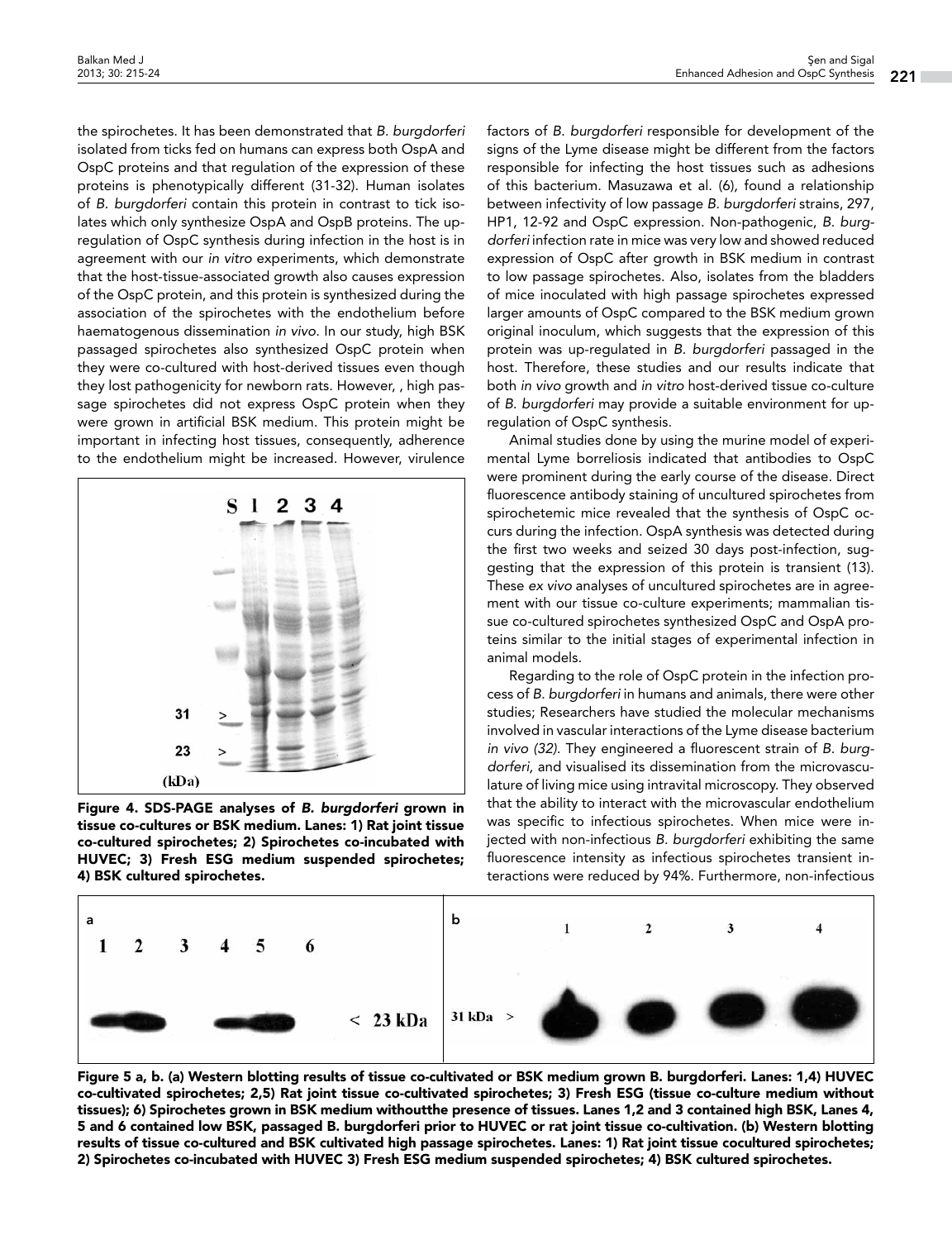*B. burgdorferi* did not form many dragging interactions and no detectable stationary adhesions; non-infectious spirochetes were not observed escaping the microvasculature. These observations indicated that early-stage interaction events were essential for sustained association and vascular escape. These observations also demonstrated that microvascular interactions were dependent on *B. burgdorferi* proteins expressed only in the infectious strain (32). These findings are in agreement with our adhesion assay; infectious spirochetes bind more avidly to HUVEC monolayers.

OspC production begins in feeding ticks (or immediately after needle inoculation), and lasts for the first couple of weeks of mammalian infection (17, 30, 33-36). Once the bacteria are established in a host, OspC production is not required for persistence (37). The OspC types of human clinical isolates have also been correlated with invasive and non-invasive phenotypes (38, 39). However, similar studies demonstrated greater diversity among invasive types than previously recognised, calling into question any causative effect of OspC sequence on invasion (40, 41). Carefully controlling for variables other than OspC has not been possible in such studies, since additional genome components of these isolates also differ. Recently, the invasive OspC protein types were shown to bind plasminogen (39), a trait shared with other *B. burgdorferi* proteins (42, 43), which was suggested to facilitate *B. burgdorferi* infection of mammals and ticks (2).

*B. burgdorferi* produces a number of products that allow it to colonize and persist in its natural mammalian and tick hosts. Although the functions of only a few *B. burgdorferi* products have been clearly defined, some (such as OspC) are required for the bacteria to survive the initial attack of the mammalian innate immune system (44-50). It has been found that OspC is a dissemination-facilitating factor of *Borrelia burgdorferi* during mammalian infection (51). These research findings suggest that *Borrelia burgdorferi* significantly up-regulates OspC in response to fresh bloodmeal during transmission from the tick vector to a mammal, and abundantly produces the antigen during the early infection of the mammalian host. As OspC is an effective immune target, to evade the immune system *B. burgdorferi* down-regulates the antigen once the anti-OspC humoral response has developed, suggesting an important role for OspC during early infection (51). Our data supports their findings in that the Osp C synthesis is up-regulated during the early mammalian infection. Therefore, our findings indicated that this protein is synthesized by the Lyme disease spirochete both *in vivo* and *in vitro* when they encounter the mammalian host tissues. We also observed OspA protein on the surface of the spirochete; therefore, the synthesis of OspC might be predicting the synthesis of other adhesion-related proteins during the onset of the infection to facilitate spirochete binding to the mammalian host tissues.

The duration of co-incubation of spirochetes with host tissues also has some issues; researchers analyzed *B. burgdorferi* surface proteins as determinants in establishing host cell interactions (52). In their study, pathogenic spirochetes were grown in BSK medium prior to the HUVEC adhesion assay. Spirochetes were co-incubated with HUVEC overnight and the effects of anti-Osp antibodies on the adhesion to HUVEC were determined. However, in our study, we co-cultured *B. burgdorferi* with tibiotarsal joint tissue more than 40 passages (42 weeks) or co-incubated with HUVEC for five days before the HUVEC adhesion assays; we observed avid attachment and OspC synthesis in tissue co-cultured spirochetes in contrast to BSK cultivated bacteria. *In vitro* long-term incubation or co-cultivation with susceptible host joint tissue induced OspC synthesis even in BSK-grown spirochetes, as we demonstrated in our study.

Comstock et al. (53) demonstrated that the fragment antigen binding (Fab) molecules generated from the immunoglobulin G fraction of rabbit anti-recombinant OspA serum inhibited the adherence of *B. burgdorferi* to HUVE cells by 73%. We observed OspA synthesis in rat joint tissue co-cultured or HUVEC co-incubated bacteria, as well as in BSK cultured spirochetes. Therefore, there is no conflict between our data and previous studies on adhesion of Lyme disease borrelia to HUVEC and concomitant Osp A synthesis. We could conclude these findings by stating that the synthesis of OspC protein could depend on the presence of susceptible mammalian tissues; however, OspA synthesis might occur without mammalian host tissues in the *in vitro* growth environment. Indeed, long-term artificial BSK medium grown or fresh ESG medium co-incubated *B. burgdorferi* did not display OspC on their surface in our study.

Former studies demonstrated that *B. burgdorferi* expresses OspA but not OspC in the midgut of unfed ticks. However, after ticks feed on blood, some spirochetes stop making OspA and express OspC. The work of Schwan et al. (54) examined the timing and frequency of OspA and OspC expression by *B. burgdorferi* in infected *Ixodes scapularis* nymphs as they fed on uninfected mice. Spirochetes were stained for immunofluorescence for detection of antibodies to OspA and OspC. Prior to feeding, spirochetes in nymphs expressed OspA but not OspC. During nymphal feeding, however, the proportion of spirochetes expressing OspA decreased, while spirochetes expressing OspC became detectable. In fact, spirochetes rapidly began to express OspC, with the greatest proportion of spirochetes having this protein at 48h of attachment. This study had proven the fact that the encounter of the spirochetes with human blood or tissues was necessary for the induction of OspC synthesis. Also, at least 48 hours were needed to observe maximum OspC synthesis after contact with human blood tissue. Therefore, overnight co-incubation with HUVEC cells in some studies might not be sufficient for the detectable production of OspC protein. We grew spirochetes up to 42 weeks or co-incubated them with host tissues for five days before the adhesion experiments and Osp protein analysis.

In a study performed by Ouyang et al. (55), the expression of *rpoS* and key lipoprotein genes regulated by RpoS, including *ospC*, *ospA*, and *dbpA* were examined throughout the tick-mammal infectious cycle of *B. burgdorferi*. Their data revealed that transcription of *rpoS*, *ospC*, and *dbpA* is highly induced in nymphal ticks when they take a blood meal.

Tilly et al. demonstrated that *Borrelia burgdorferi* OspC protein required exclusively in a crucial early stage of mammalian infection (56). They have also shown that spirochetes lack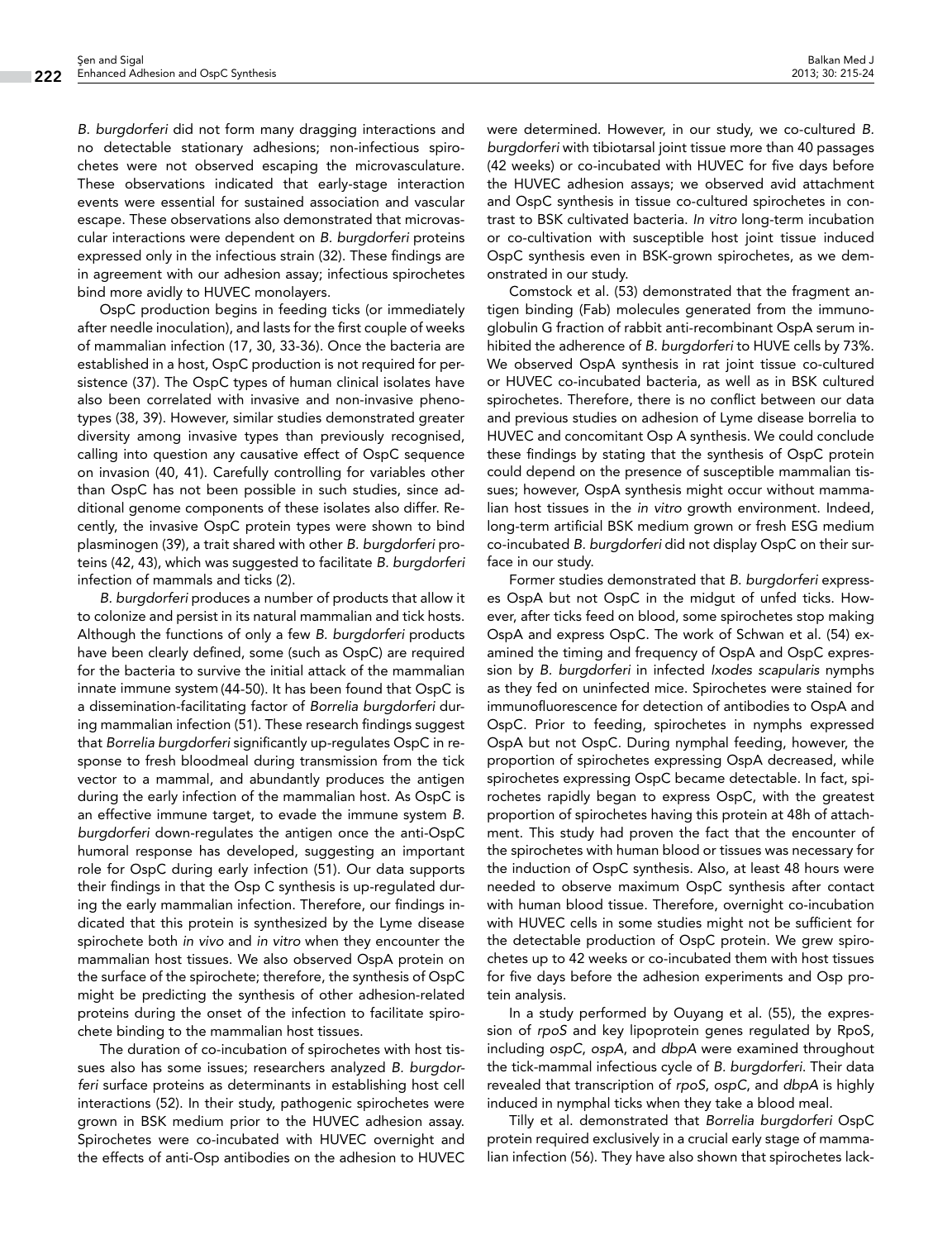ing OspC are able to replicate in and migrate to the salivary glands of the ticks, but these spirochetes do not infect mice. They examined the timing of the requirement for OspC by using an ospC mutant complemented with an unstable copy of the ospC gene and showed that *B. burgdorferi's* requirement for OspC is specific to the mammal and limited to a critical early stage of mammalian infection when the spirochete encounters with the mammalian blood or tissues.

Bockenstedt et al. demonstrated that Osp C-mediated immunity in mice was strain-specific and differences in Osp C surface expression by spirochetes *in vivo* may account for strain-specific immunity (57). In our *in vitro* cultivations of spirochetes with susceptible host tissues, we utilised a different strain of *B. burgdorferi* (FNJ) to other researchers; the FNJ strain used in our study may continue OspC and OspA synthesis simultaneously during long-term tissue co-cultivation. Multiplicity of the parameters of growth conditions of Lyme disease spirochetes and strain-dependent variability of protein expression adds new challenges to the resolution of the issue of the sequence of synthesis of outer surface proteins as well as other adhesion-related components of *B. burgdorferi*.

*Ethics Committee Approval: All animal use protocols were approved by the accredited animal care and use committees at University of Medicine and Dentistry of New Jersey Medical School.*

*Informed Consent: N/A.*

*Peer-review: Externally peer-reviewed.*

*Author contributions: Concept – E.Ş., L.H.S.; Design – E.Ş., L.H.S.; Supervision – E.Ş., L.H.S.; Resource – E.Ş., L.H.S.; Materials – E.Ş., L.S.; Data Collection&/or Processing – E.Ş., L.H.S.; Analysis&/or Interpretation – E.Ş., L.H.S.; Literature Search – E.Ş., L.H.S.; Writing – E.Ş., L.H.S.; Critical Reviews – E.Ş., L.H.S.*

*Acknowledgements: We acknowledge for their valuable help and suggestions of Dr.J.Benach (SUNY at Stony Brook, Dept.of Molecular Genetics and Microbiology, NY, USA) and Dr.T.Masuzawa (Chiba Institute, Japan) and for providing anti-OspA and OspC (anti-OspC MoAb of G7 clone)monoclonal antibodies.*

*Conflict of Interest: No conflict of interest was declared by the authors.*

*Financial Disclosure: This study was supported by University of Medicine and Dentistry of New Jersey Research Fund to Dr. Leonard H. Sigal.*

## References

- 1. Burkot TR, Piesman J, Wirtz RA. Quantitation of the Borrelia burgdorferi outer surface protein A in Ixodes scapularis: fluctuations during the tick life cycle, doubling times, and loss while feeding. J Inf Dis 1994;170:883-9. [\[CrossRef\]](http://dx.doi.org/10.1093/infdis/170.4.883)
- 2. Coleman JL, Gebbia JA, Piesman J, Degen JL, Bugge TH, Benach JL. Plasminogen is required for efficient dissemination of B.burgdorferi in ticks and for enhancement of spirochetemia in mice. Cell 1997;89:1111-9. [\[CrossRef\]](http://dx.doi.org/10.1016/S0092-8674(00)80298-6)
- De Silva AM, Fikrig EGrowth and migration of Borrelia burgdorferi in Ixodes ticks during blood feeding. Am J Trop Med Hyg 1995;53:397-404.
- 4. de Silva AM, Telford SR 3rd, Brunet LR, Barthold SW, Fikrig E. Borrelia burgdorferi OspA is an arthropod-specific transmission-block-ing Lyme disease vaccine. J Exp Med 1996;183:271-5. [\[CrossRef](http://dx.doi.org/10.1084/jem.183.1.271)]
- 5. Roehrig JT, Piesman J, Hunt AR, Keen MG, Happ CM, Johnson BJ. The hamster immune response to tick-transmitted B.burgdorferi differs from the response to needle-inoculated, cultured organisms. J Immunol 1992;149:3648-53.
- 6. Masuzawa T, Kurita T, Kawabata H, Yanagihara Y. Relationship between infectivity and OspC expression in Lyme disease Borrelia. FEMS Microbiol Lett 1994;123:319-24. [[CrossRef](http://dx.doi.org/10.1111/j.1574-6968.1994.tb07242.x)]
- 7. Grimm D, Tilly K, Byram R, Stewart PE, Krum JG, Bueschel DM, et al. Outer-surface protein C of the Lyme disease spirochete: a protein induced in ticks for infection of mammals. Proc Natl Acad Sci U S A 2004;101:3142-7. [[CrossRef\]](http://dx.doi.org/10.1073/pnas.0306845101)
- 8. Mulay VB, Caimano MJ, Iyer R, Dunham-Ems S, Liveris D, Petzke MM, et al. Borrelia burgdorferi bba74 is expressed exclusively during tick feeding and is regulated by both arthropod- and mamma-lian host-specific signals. J Bacteriol 2009;191:2783-94. [\[CrossRef](http://dx.doi.org/10.1128/JB.01802-08)]
- 9. Brissette CA, Bykowski T, Cooley AE, Bowman A, Stevenson B. Borrelia burgdorferi RevA antigen binds host fibronectin. Infect Immun 2009;77:2802-12. [[CrossRef\]](http://dx.doi.org/10.1128/IAI.00227-09)
- 10. Angel TE, Luft BJ, Yang X, Nicora CD, Camp DG 2nd, Jacobs JM, et al. Proteome analysis of Borrelia burgdorferi response to environmental change. PLoS One 2010;5:e13800. [\[CrossRef\]](http://dx.doi.org/10.1371/journal.pone.0013800)
- 11. Güner ES. Complement evasion by the Lyme disease spirochete Borrelia burgdorferi grown in host-derived tissue co-cultures: role of fibronectin in complement-resistance. Experientia 1996;52:364-72. [[CrossRef](http://dx.doi.org/10.1007/BF01919542)]
- 12. Comstock LE, Thomas DD. Penetration of endothelial cell monolayers by Borrelia burgdorferi. Infect Immun 1989;57:1626-8.
- 13. Thomas DD, Comstock LE. Interaction of Lyme disease spirochetes with cultured eucaryotic cells. Infect Immun 1989;57:1324-26.
- 14. Steiner BM, Sell S. Characterization of the interaction between fibro-nectin and T pallidum. Curr Microbiol 1985;12:157-62. [[CrossRef](http://dx.doi.org/10.1007/BF01567669)]
- 15. Comstock LE, Thomas DD. Characterization of B.burgdorferi invasion of cultured endothelial cells. Microb Patho 1991;10:137-48. [\[CrossRef](http://dx.doi.org/10.1016/0882-4010(91)90074-K)]
- 16. Ma Y, Sturrock A, Weis JJ. Intracellular localization of Borrelia burgdorferi within human endothelial cells. Infect Immun 1991;59:671-8.
- 17. Montgomery RR, Malawista SE, Feen KJ, Bockenstedt LK. Direct demonstration of antigenic substitution of Borrelia burgdorferi ex vivo: exploration of the paradox of the early immune response to outer surface proteins A and C in Lyme disease. J Exp Med 1996;183:261-9 [[CrossRef](http://dx.doi.org/10.1084/jem.183.1.261)]
- 18. Güner ES. Retention of B.burgdorferi pathogenicity and infectivity after multiple passages in a co-culture system. Experientia 1994;50:54-9. [[CrossRef](http://dx.doi.org/10.1007/BF01992050)]
- 19. Bradford MM. A rapid and sensitive method for the quantitation of microgram quantities of protein utilizing the principle of protein-dye binding. Anal Biochem 1976;72:248-54. [\[CrossRef](http://dx.doi.org/10.1016/0003-2697(76)90527-3)]
- 20. Beachey EH. Bacterial adherence: Adhesin-receptor interactions mediating the attachment of bacteria to mucosal surfaces. J In-fect Dis 1981;143:325-45. [\[CrossRef](http://dx.doi.org/10.1093/infdis/143.3.325)]
- 21. Johnson RC, Marek N, Kodner C. Infection of Syrian hamsters with Lyme disease spirochetes. J Clin Microbiol 1984;20:1099-101.
- 22. Schwan TG, Burgdorfer W, Garon CF. Changes in infectivity and plasmid profile of the Lyme disease spirochete, Borrelia burgdorferi, as a result of in vitro cultivation. Infect Immun 1988;56:1831-6.
- 23. Alderete JF, Baseman JB. Surface-associated host proteins on virulent Treponema pallidum. Infect Immun 1979;26:1048-56.
- 24. Peterson KM, Baseman JB, Alderete JF. Treponema pallidum receptor binding proteins interact with fibronectin. J Exp Med 1983;157:1958-70. [[CrossRef](http://dx.doi.org/10.1084/jem.157.6.1958)]
- 25. Thomas DD, Baseman JB, Alderete JF. Fibronectin mediates Treponema pallidum cytadherence through recognition of fibronectin cell-binding domain. J Exp Med 1985;161:514-25. [\[CrossRef](http://dx.doi.org/10.1084/jem.161.3.514)]
- 26. Thomas DD, Baseman JB, Alderete JF. Enhanced levels of attachment of fibronectin-primed Treponema pallidum to extracellular matrix. Infect Immun 1986;52:736-41.